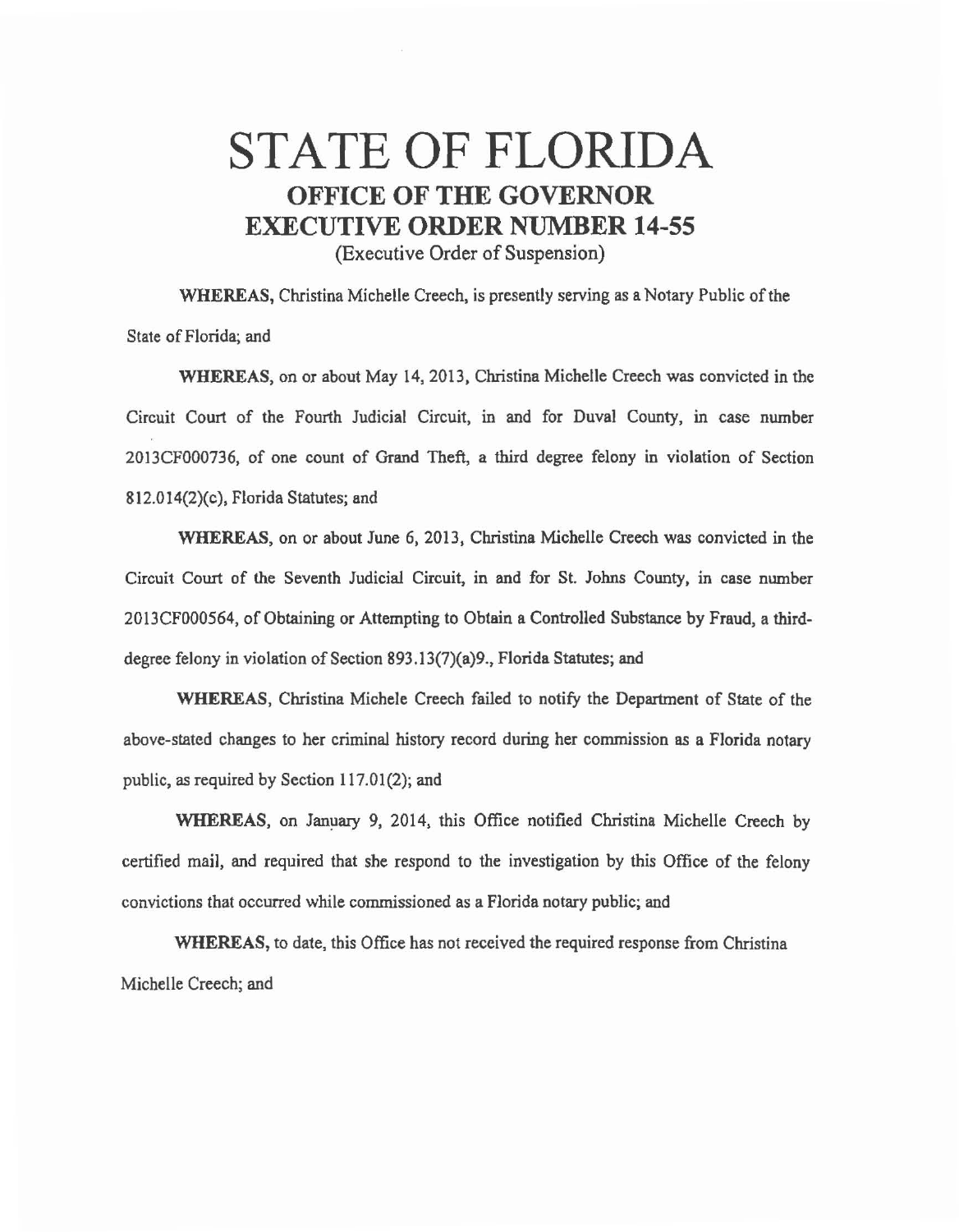WHEREAS, the Governor is authorized by Article IV, Section 7 of the Florida Constitution to suspend from office by executive order an appointed public official for the commission of a felony; and

WHEREAS, it is in the best interests of the citizens of the State of Florida that Christina Michelle Creech be immediately suspended from the public office, which she now holds, upon the grounds set forth in this Executive Order;

NOW, THEREFORE, I, RICK SCOTT, Governor of Florida, pursuant to Article IV, Section 7 of the Florida Constitution and Section 117.01(4), Florida Statutes, find and state as follows:

- A. Christina Michelle Creech is a duly appointed Notary Public of the State of Florida, pursuant to Section 117.01, Florida Statutes.
- B. Christina Michelle Creech is commissioned as a Florida notary public from February 2, 2010, through February 1, 2014.
- C. Cluistina Michelle Creech *was* convicted of two separate felonies in Duval and St. Johns Counties in 2013, while commissioned as a Florida notary public.
- D. Christina Michelle Creech failed to notify the Department of State of the changes to her criminal history record following the felony convictions in Duval and St. Johns Counties in 2013, as required by Section I 17.01(2), Florida Statutes.
- E. Christina Michelle Creech refused to cooperate or respond to an investigation of notary misconduct by the Executive Office of the Governor, as required by Section 117.01(4)(c), Florida Statutes.

BEING FULLY ADVISED in the premise, and in accordance with the Florida Constitution and the laws of the State of Florida, this Executive Order is issued: